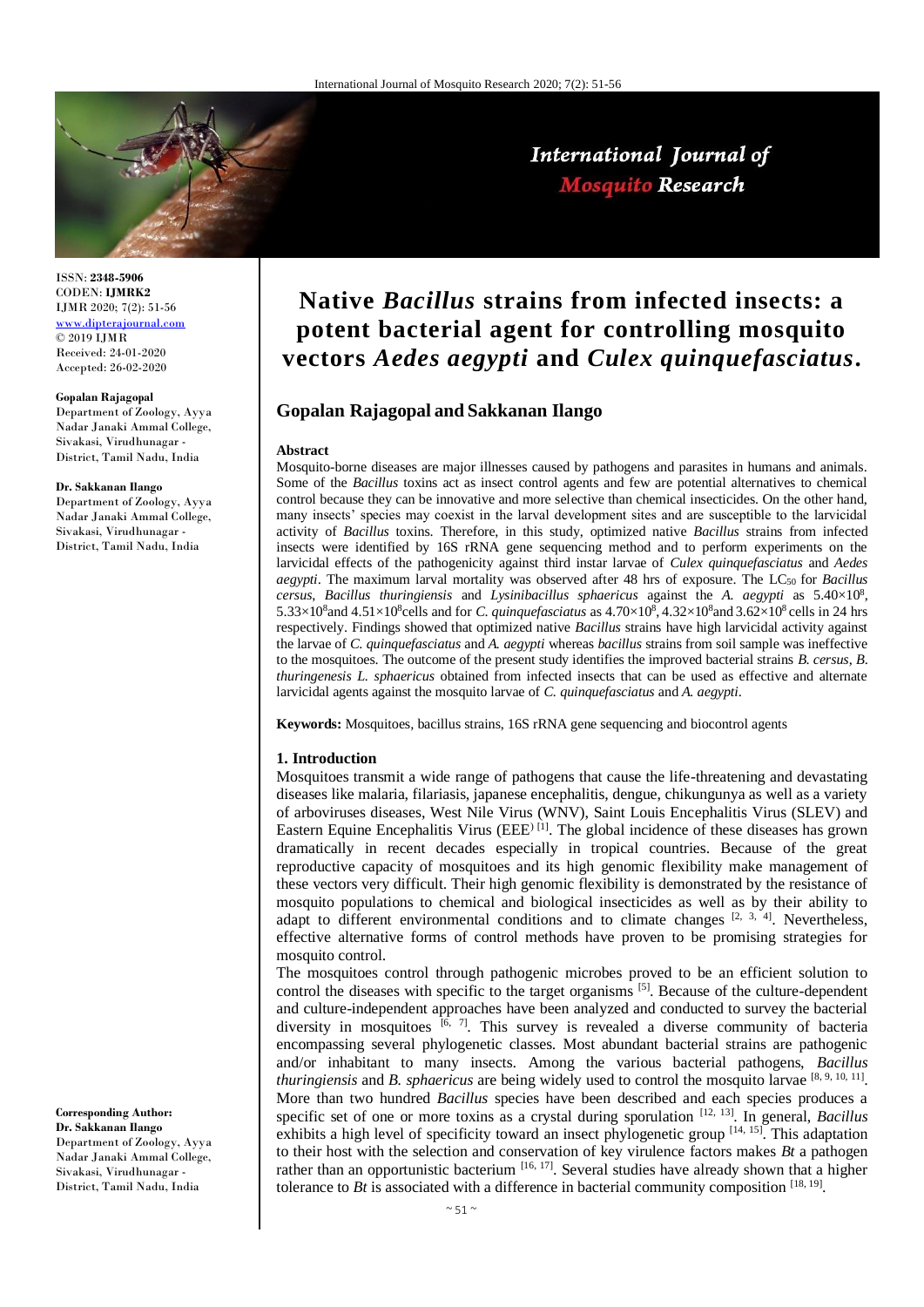Nevertheless, whether changes in gut microbiota content are the cause of an increased tolerance or a consequence of *Bt* infection remains unclear. However, there is no information on prevalence of environmentally and locally suitable *Bacillus* strains that it's potential to be used as biocontrol agents. Therefore, the present study was focused on the insecticidal potential of *Bacillus cersus*, *B*. *thuringenesis* and *Lysinibacillus sphaericus* isolated from infected insects and its pathogenicity improved by suitable optimization methods against third instar larvae of *Culex quinquefasciatus* and *Aedes aegypti*.

## **2. Materials and methods**

### **2.1 Isolation and cultivation of bacteria**

The effective bacterial strains were isolated from the naturally infected insects (larvae of *Colrcyra cephalonica* and *Bombix mori,* adult of *Gallaria mellonella*) and were collected from Western Ghats of Srivilliputtur region, Tamilnadu. All insect samples were anesthetized by incubating them for 2 min at - 20 °C. The surfaces of the samples were sterilized by soaking in 70% ethanol in 2 ml micro-tubes and shaking for 5 min. Dissection was accomplished in sterile conditions under a biological laminar flow hood. Each dissected infected tissues/gut was transferred to a 1.5 ml micro-tube; its contents were suspended in 1 ml of sterile PBS solution and homogenized by an electrical homogenizer. Then, serially these suspensions were diluted and inoculated into the nutrient media by spread plate method. The different form and shape of colonies were identified based on the morphological features.

## **2.2 DNA extraction from bacterial isolates and amplification of 16S rRNA gene**

The bacterial DNA was extracted from prominent and effective bacterial strains by the phenol/chloroform method [20]. Briefly, Pallet of bacterial cells was resuspended in 5 ml solution which contains 2 mg/ml lysozyme and incubated at 37°C for 1h. Then, 0.5 ml of 1% Sodium Dodecyl Sulphate was added and incubated for15 min at room temperature. The cell lysate was mixed with phenol/chloroform in an equal volume and kept on ice for 5 min, then spinning at 10,000 rpm in 4°C for 20 min. The supernatant contains DNA and washed with an equal volume of phenol/chloroform for 5 min on ice and respinning for 20 min at 10,000 rpm and 4°C for removing the proteins. Then, 0.1 volume of 3 M sodium acetate and 2.5 volume of absolute ethanol added. The pellet was collected through centrifugation and washed with 70% ethanol and air-dried. The DNA pellet mixed with 50 μl TE buffer and mixed well.

Specific forward and reverse primers were designed based on the specific 16S rRNA gene fragments of bacteria using online software as follows: 16s-27F (5' AGAGTTTGATCCTGGCTCAG 3'), 16s-1429R (5' GGTTACCTTGTTACGACTT 3') and obtained from Eurofins Genomics Pvt. Ltd., Bangalore. Reaction mixtures were prepared with a final volume of 25 μl using 1 unit of Taq DNA polymerase (Hi-Media Laboratories Pvt. Ltd., Mumbai), 0.25 mM dNTPs,  $1 \times$  Taq polymerase buffer, 0.4  $\mu$ m of each primer, and 20 ng of the extracted DNA as template. Reactions were performed at 94 °C for 5 min and cycled 35 times through a protocol of 1 min at 94 °C, 1 min at 60 °C, and 2 min at 72 °C followed by a final extension step at 72°C for 7 min. Amplicon size was confirmed by agarose gel

electrophoresis on 1% agarose gel. Staining was done with ethidium bromide and amplicons were visualized by an UV trans-illuminator.

## **2.3 Sequence and phylogenetic analysis**

Amplified fragments were purified by the gel purification kit according to the manufacturer's instruction (Qiagen, Duusseldorf, Germany) and PCR products with the expected size of three bacterial strains were directly sequenced by the Eurofins Genomics Pvt. Ltd., Bangalore, India. Sequences were further analyzed for confirmation using the nucleotide BLAST (http://blast.ncbi.nlm.nih.gov/Blast.cgi) and these sequences were submitted to GenBank. The sequences were aligned using the MEGA 10 version software and Clustal W program with the available sequence's representative of *B. cersus*, *B. thuringiensis* and *L. sphaericus* for genetic linkage analysis. Additionally, Phylogenetic trees were constructed using the neighbour-joining (NJ) method. The NJ analysis was performed using the Tamura-Nei model with MEGA 10 Version software [21].

## **2.4 Mosquito culture**

The eggs raft of *A. aegypti* and *C. quinquefasciatus* were obtained from the Vector Control Research Center, ICMR, Madurai. The larvae were provided with dog biscuit and yeast tablet powder in the ratio 3:1 (W/W) as a source of nutrients. The pupae were collected in plastic cups with the help of a pipette. They were transferred to an enamel bowl containing water and kept inside emergence cages (60  $\times$  60  $\times$  60cm). Adult male mosquitoes were provided with 10% sugar solutions through cotton buds; resins soaked in water were also provided in a petri dish kept inside the cage. Females were provided with blood meal from an immobilized chicken. Small enamel bowls with water were placed inside the cage for facilitating oviposition. Egg rafts deposited by the females were collected on the next morning, hatched in enamel trays and the culture was maintained as described by earlier  $[22]$ .

### **2.5 Preparation of bacterial inoculum**

The selected isolates were grown in Luria Bertani Broth (LB) medium and tested against third- instar larvae of *A. aegypti*  and *C. quinquefasciatus.* The effective bacterial isolates were grown for 30ºC. Each bacterial isolate cell was harvested by centrifugation at 10,000 $\times$ g for 5 min at 4 $\rm{°C}$  and washed twice with sterile DH<sub>2</sub>O and resuspended in sterile 100mL of PBS and directly cells number was counted by simple cell counter method. After identification of effective bacterial isolates, each species was individually optimized by their growth rate, pH, temperature, pathogenicity, intake of nutrient sources through different methods. The optimized bacterial cells were harvested and suspended in 100mL of PBS solution were freshly prepared for bioassays. A total of  $23\times10^8$ ,  $25\times10^8$  and 21×10<sup>8</sup> Cells/dL for *B. cersus, B. thuringenesis* and *L. fusiformis* respectively. The different concentration to range for each bacterial species was assayed for *B. cersus* [10ml  $(23\times10^8)$ , 5ml  $(11.50\times10^8)$ , 2.5ml  $(5.75\times10^8)$ , 1.25ml  $(2.87 \times 10^8)$ , 0.625ml  $(1.43 \times 10^8)$ , 0.312ml  $(0.71 \times 10^8)$  and 0.156ml (0.35 x10<sup>8</sup>)], for *B.thuringenesis* [10ml (25×10<sup>8</sup>), 5ml  $(12.50 \times 10^8)$ , 2.5ml  $(6.25 \times 10^8)$ , 1.25ml  $(3.12 \times 10^8)$ , 0.625ml  $(1.56 \times 10^8)$ , 0.312ml  $(0.78 \times 10^8)$  and 0.156ml  $(0.39 \times 10^8)$ ] and *L. fusiformis* [10ml  $(21 \times 10^8)$ , 5ml  $(10.50\times10^{8})$ , 2.5ml  $(5.25\times10^{8})$ , 1.25ml  $(2.62\times10^{8})$ , 0.625ml  $(1.31\times10^{8})$ , 0.312ml  $(0.65\times10^{8})$  and 0.156ml  $(0.32\times10^{8})$ ].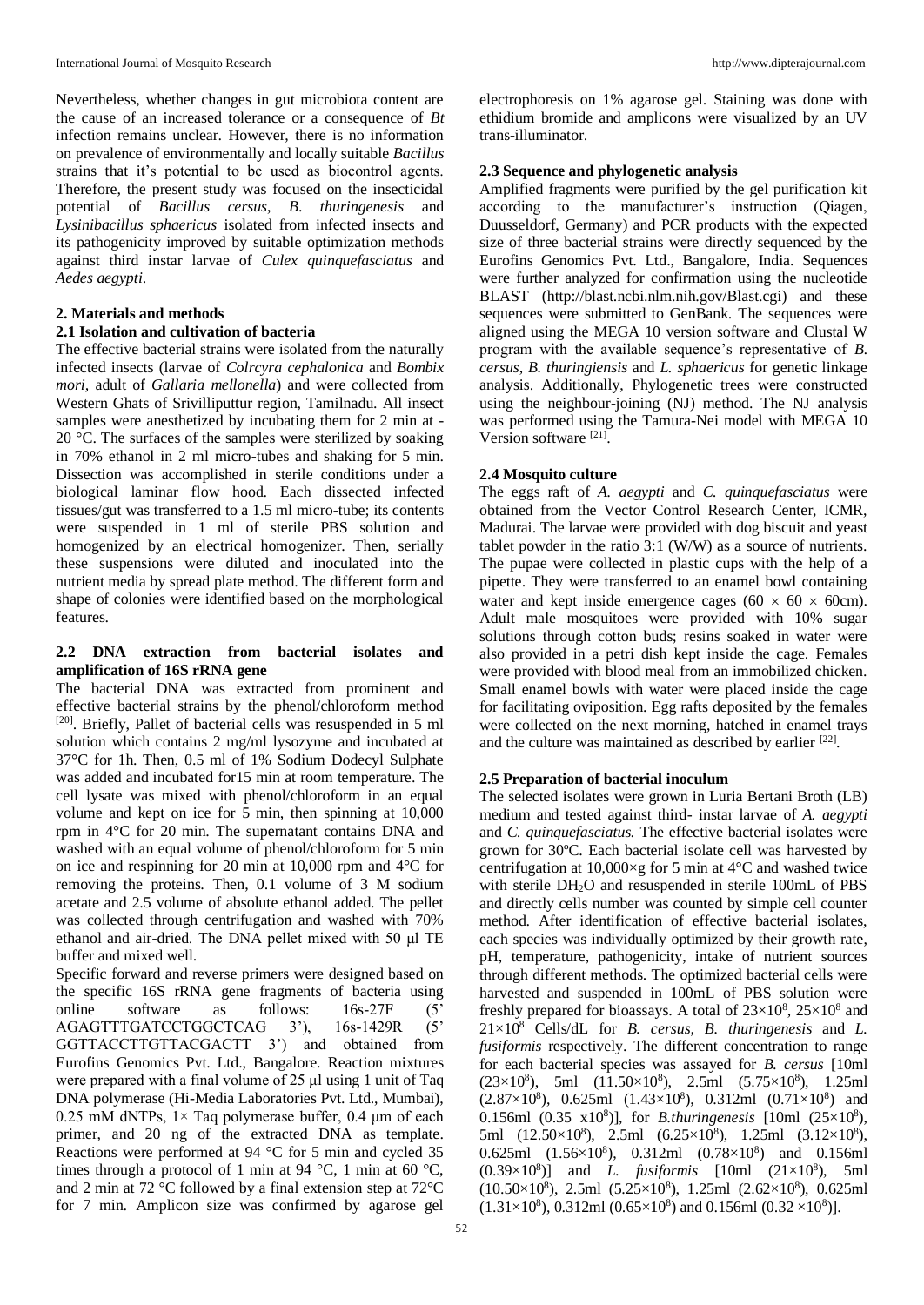#### **2.6 Estimation larvicidal activity**

Freshly moulted larvae of *A. aegypti* and *C. quinquefasciatus*  were tested to determine the larvicidal activity of the different bacterial cell volumes of the selected bacterial isolates. According to the previously described experimental design, to 150ml of water taken in plastic cups appropriate different volume live bacterial cells from 100 ml fresh bacterial culture was added. To each dose 20 freshly moulted larvae were released and were provided with larval feed. Two controls (one with 150ml water alone and the other with 150ml of water containing maximum volume of PBS in the test sample) were maintained. The water level in the plastic cups was maintained regularly. Larval mortality, abnormality and deformities were monitored till the larvae moulted into the next instar. Larval mortality in the normal control and PBS control did not significantly differ. The isolates were classified as toxic when mortalities were up to 50% or cause any symptoms. An infected mosquito larva was systematically studied under microscope. Considering the percentage mortality of the larvae after 24 and 48hrs in different doses,  $LC_{50}$  and  $LC_{90}$  (No. of bacterial cells required to kill and/or causes the pathogenicity to treated mosquito larvae) of the selected bacterial isolates were calculated using probit analysis. Differences between the three replicates were analyzed using Chi-square test (*P*<0.05) in SPSS 16 software package.

### **3. Results**

A variety of bacterial colonies were isolated and observed from the infected dead larvae of *C.cephalonica, B.mori* and *G. mellonella* by using pure culture method followed by serial dilution technique. Bacterial colonies started to appear on the isolation plates from 1<sup>st</sup> day onwards. However, plates were incubated for 2-3 days. The number of colonies was increased with increasing incubation duration. A total of 70 colonies were counted in all the petri plates in the selected three samples based on their cultural characteristics. Each bacterial isolate was carefully screened against mosquito larvae of *C. quinquefascinatus*. Preliminary study revealed that these bacterial isolates were more effective for the selected larvae of *Culex* and deformities also observed.

These preliminary results pointed out that three isolates were more valuable than the other bacterial isolates and hence further assays were carried out only with these bacterial strains. These isolates were also cultivated on Hicrome Bacillus Agar and effective isolates further optimized with different pH, temperature, growth rate. Based on their cultural, morphological, biochemical, carbon sources utilization and 16SrRNA sequences of selected isolates were identified as SZC16 - *Bacillus cersus* (Gen bank No: MN630567), SZB23 - *Bacillus thuringenesis* (Gen bank No: MN630562) and SZG12 - *Lysinibacillus fusiformis* (Gen bank No: MN630309). The degree of relatedness of selected isolates was further determined to different species through phylogenetic analysis. It revealed the isolates of SZC12 sequence indicated a 99% similarity with other *L. sphaericus*  strains NR\_112569.1, NR\_112628.1 and BR\_042072.1. The NJ tree revealed a close relationship between the strains isolated in the present study and NR134073.1 bacterial strain which also a *L. sphaericus*. The SZB23 is more 99.9%similarity with *B. thuringiensis* (NR\_114581.1) and SZC16 is also more similar with *B. ceresus* (NR 074540.1) (Figure1).

Toxicity of the third instar larvae of *A. aegypti* and *C. quinquefasciatus* probit regression equations were calculated and presented in table 1 and 2. The assay was carried out using total cell mass in the range of  $23 \times 10^8$  cells/dL to 0.35  $\times$  10<sup>8</sup> cells at the interval of 23  $\times$  10<sup>8</sup>, 10.2  $\times$  10<sup>8</sup>, 5.8  $\times$  10<sup>8</sup>,  $2.9 \times 10^8$  cells. *B. cersus, B. thuringenesis* and *L. fusiformis* showed maximum toxicity towards the *A. aegypti* larvae with mortality rate of 80, 85 and 100% respectively, the results are given in table 1 and figure 2. In case of *C. quinquefasciatus*  mosquito larvae, least Lc50 was found to be  $3.62\times10^8$  cells. The larval mortality was observed after 24, 48 and 72 hrs of exposure. Slopes of all the regression equations are statistically significant ( $P < 0.05$ ). The adult emergence not recorded within 96 hours of exposures to all of the test bacterial cells and the rates of pupal development also not recorded.



<sup>0.010</sup> 

**Fig 1:** Constructed a Neighbor joining phylogenetic tree by MEGA ver 10 based on its nearly complete 16S rRNA gene of bacterial strains with branch length of 1.0 revealed four distinct groups. Green dot represents the isolated strains MN630309.1, MN630562.1 and MN630567.1.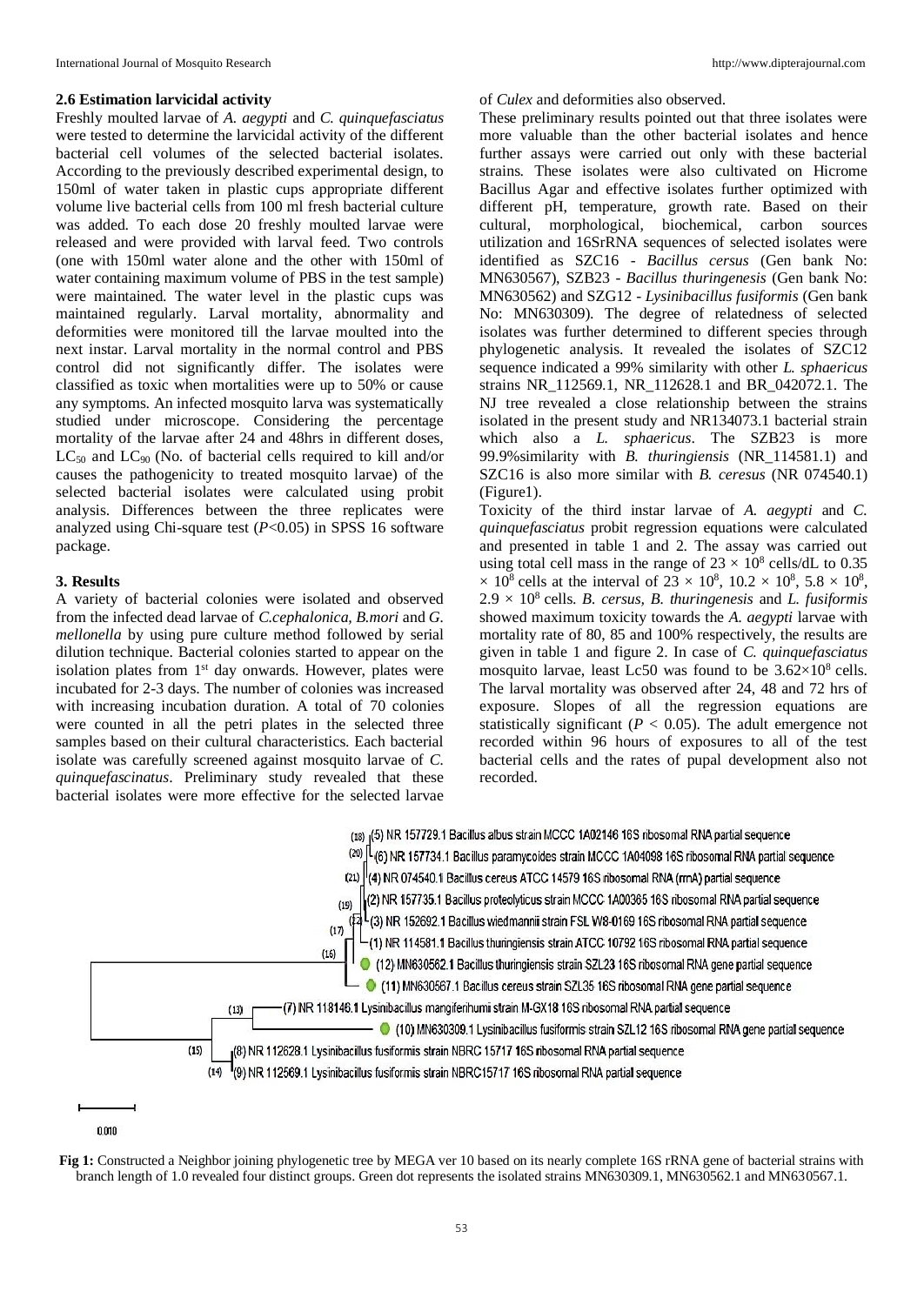| <b>Bacteria</b> | <b>Time</b><br>(Hours) | $LC_{50}$          | 95% LCL-<br>UCL | $LC_{90}$ | <b>Intercept</b> | <b>Regression</b><br>equations | R<br>value | $\mathbf{X}^2$<br>Value | <b>PValue</b><br>$df-5$ |
|-----------------|------------------------|--------------------|-----------------|-----------|------------------|--------------------------------|------------|-------------------------|-------------------------|
| B. cersus       | 24                     | $5.40\times10^{8}$ | $4.33 \pm 6.79$ | 11.22     | $-1.18$          | $Y = -2.58X + 0.78$            | 0.90       | 8.37                    | 0.13                    |
|                 | 48                     | $3.90\times10^{8}$ | $3.05 \pm 4.97$ | 8.45      | $-1.09$          | $Y = -3.36X + 0.75$            | 0.86       | 4.52                    | 0.47                    |
|                 | 72                     | $2.01\times10^{8}$ | $1.23 \pm 2.80$ | 5.96      | $-0.65$          | $Y = -6.94X + 0.82$            | 0.63       | 3.14                    | 0.67                    |
| <i>B</i> .      | 24                     | $5.33\times10^{8}$ | $4.09 \pm 6.92$ | 12.48     | $-0.95$          | $Y = -4.24X + 0.91$            | 0.83       | 8.17                    | 0.14                    |
| thuringenesis   | 48                     | $3.81\times10^{8}$ | $2.66 \pm 5.11$ | 10.33     | $-0.75$          | $Y = -6.03X + 0.92$            | 0.86       | 5.24                    | 0.38                    |
|                 | 72                     | $1.88\times10^{8}$ | $1.05 \pm 2.65$ | 5.83      | $-0.61$          | $Y = -7.72X + 0.87$            | 0.59       | 3.61                    | 0.60                    |
| L. fusiformis   | 24                     | $4.51\times10^{8}$ | $3.60 \pm 5.66$ | 9.40      | $-1.18$          | $Y = -2.39X + 0.69$            | 0.86       | 8.05                    | 0.15                    |
|                 | 48                     | $2.81\times10^{8}$ | $1.13 \pm 5.49$ | 6.60      | $-0.95$          | $Y = -3.19X + 0.63$            | 0.80       | 13.05                   | 0.02                    |
|                 | 72                     | $1.57\times10^{8}$ | $0.97 \pm 2.16$ | 4.49      | $-0.69$          | $Y = -6.09X + 0.71$            | 0.76       | 2.04                    | 0.84                    |

**Table 1:** LC<sup>50</sup> associated statistics of the effective bacteria tested against early third instar larvae of *A. aegypti.*

**Table 2:** LC<sup>50</sup> associated statistics of the effective bacteria tested against early third instar larvae of *C. quinquefasciatus.*

| <b>Bacteria</b>         | Time (Hours) | $LC_{50}$          | 95%<br><b>LCL-UCL</b> | $LC_{90}$ | <b>Intercept</b> | $X^2$ Value | <b>Regression equations</b> | R<br>value | <b>PValue</b><br>$df - 5$ |
|-------------------------|--------------|--------------------|-----------------------|-----------|------------------|-------------|-----------------------------|------------|---------------------------|
| B. cersus               | 24           | $4.70\times10^{8}$ | $3.68 \pm 6.00$       | 10.41     | $-1.05$          | 6.29        | $Y = -3.35X + 0.79$         | 0.88       | 0.27                      |
|                         | 48           | $2.97\times10^{8}$ | $2.30 \pm 3.83$       | 6.47      | $-1.08$          | 2.36        | $Y = -3.93X + 0.73$         | 0.68       | 0.79                      |
|                         | 72           | $1.59\times10^{8}$ | $0.87 \pm 2.25$       | 4.93      | $-0.61$          | 1.81        | $Y = -7.48X + 0.81$         | 0.58       | 0.87                      |
| <b>B.</b> thuringenesis | 24           | $4.32\times10^{8}$ | $3.22 \pm 5.65$       | 10.56     | $-0.88$          | 5.52        | $Y = -4.49X + 0.89$         | 0.87       | 0.35                      |
|                         | 48           | $3.11\times10^{8}$ | $2.28 \pm 4.13$       | 7.66      | $-0.87$          | 2.00        | $Y = -5.92X + 0.88$         | 0.84       | 0.84                      |
|                         | 72           | $1.35\times10^{8}$ | $0.63 \pm 1.96$       | 4.41      | $-0.57$          | 2.36        | $Y = -8.34X + 0.85$         | 0.72       | 0.79                      |
| L. fusiformis           | 24           | $3.62\times10^{8}$ | $2.86 \pm 4.61$       | 7.70      | $-1.13$          | 3.99        | $Y = -2.90X + 0.68$         | 0.74       | 0.55                      |
|                         | 48           | $2.10\times10^{8}$ | $1.55 \pm 2.72$       | 4.91      | $-0.95$          | 3.39        | $Y = -4.12X + 0.64$         | 0.60       | 0.63                      |
|                         | 72           | $1.35\times10^{8}$ | $0.80 \pm 1.86$       | 3.85      | $-0.69$          | 2.16        | $Y = -6.09X + 0.69$         | 0.73       | 0.82                      |

#### **4. Discussion**

In the present study, the effective bacterial strains were isolated from the infected insects; *C. cephalonica, B. mori* and *G. mellonella* and the potential strains were identified and characterized by 16S rRNA sequencing. Toxicity of selected bacterial strains SZC16, SZB23 and SZG12 were initially tested against larvae of *C. quinquefasciatus*. From the gene sequencing, the selected bacterial strains SZC16, SZB23, and SZG12 were identified as *B. ceresus*, *B. thuringenesis* and *L. sphaericus* by the 16S rRNA sequence and submitted in NCBI database. The 16S rRNA gene sequence revealed the genus and species identification for isolates based on the "acceptable "or "low likelihood" according to viable systems. According to the cumulative studies, the 16S rRNA gene sequencing afford genus identification in most cases  $(>90%)$ <sup>[23]</sup>. The phylogenetic investigation of bacterial strains reported by several researchers that intact assemblages on categorizing bacterial responses include taxon's relative abundance changes [24] . Nevertheless, the bacterial isolates from infected insects were confirmed through the phylogenetic analysis.

*Bti* toxins are widely used for lepidopteran, coleopteran and dipteran pests with these toxins have been produced for insect

pest control <sup>[25]</sup>. In fact, because of the structural similarities between *Bti* toxins, cases of resistance and cross-resistance have been identified in field populations of pest worms<sup>[26]</sup> and in a cell line of *A. aegypti* <sup>[27]</sup>. However, many researchers reported that an occurrence of different environments is being variation among the species level  $[28, 29, 10]$ . From these points of view, the present bacterial strains much more virulent to mosquitoes than previous workers. However, we found a statistically significant high mortality rate in the selected bacterial culture bioassay treated with cell mass (Fig. 2), presumably explained by *L. sphaericus* spore germination in mosquito larval cadavers [30] and also revealed that naturally occurring mosquito toxic strain of *L. sphaericus* is able to recycle in mosquito larval cadavers. Therefore, the present result reveals that optimized strains might germinate inside the *A. aegypti* and *C. quinquefasciatus* larvae, which causes mortalities from the vegetative cell stage. As expected, all treated *A. aegypti* and *C. quinquefasciatus* presented high mortality to *L. sphaericus* vegetative cells due to the capacity to produce vegetative mosquitocidal toxins (Mtx) and S-layer [31, 32, 33] .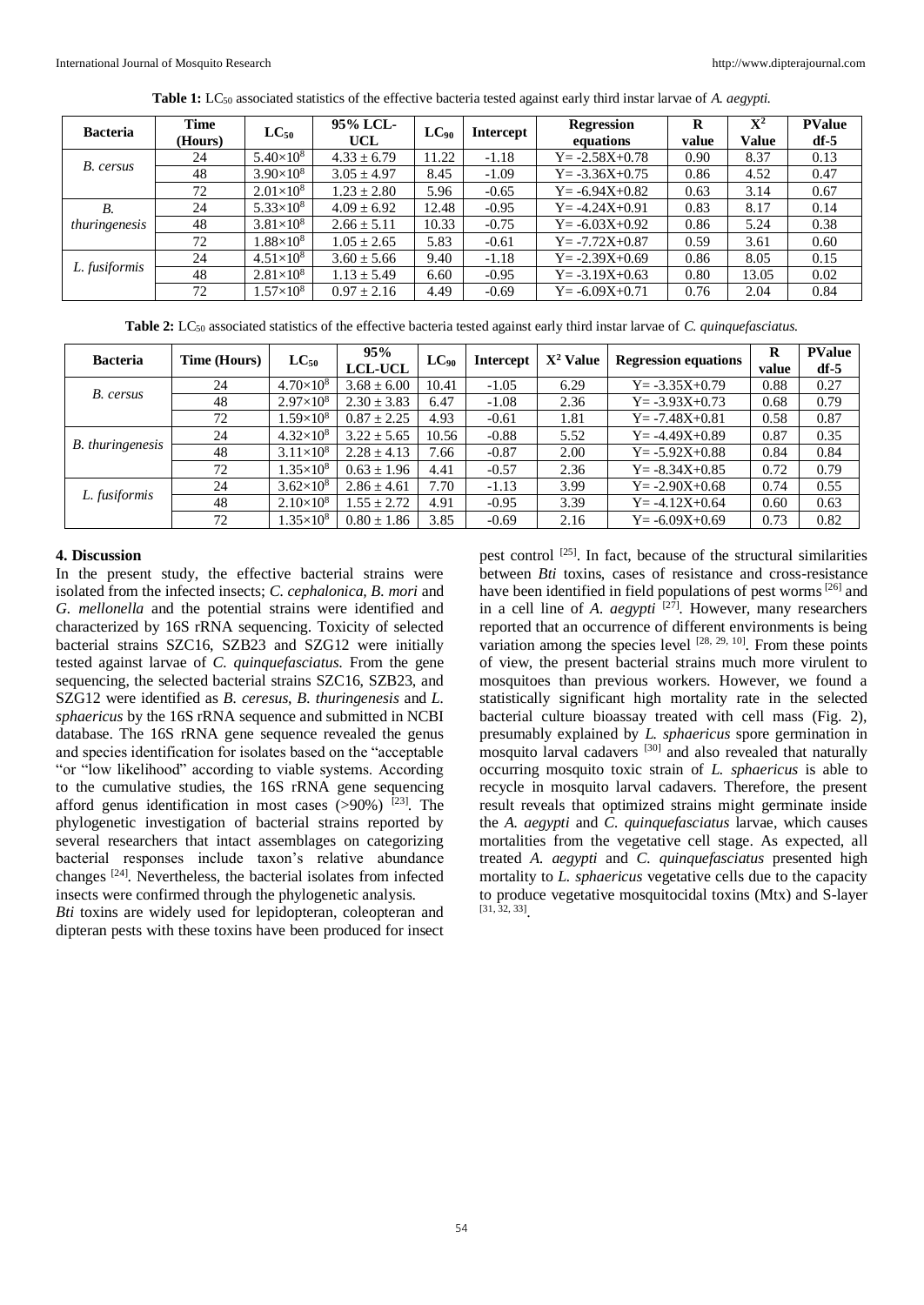

**Fig. 2:** Survival rate of mosquitos' in different concentrations in exposure of 24, 48 and 72 hrs. where a- *B. cersus*, b*-B*. *thuringenesis* and c-*L. sphaericus* is against *A. aegypti* and d- *Bacillus cersus*, e*-B*. *thuringenesis* and f-*L. sphaericus* against *C. quinquefasciatus.*

#### **5. Conclusion**

The selected bacterial strains *B. ceresus*, *B. thuringenesis* and *L. sphaericus* had the highest percentages for larval mortality at the highest cell density with the least exposure time because the sustained existences of optimized bacteria were released toxins that may be highly toxic to larvae of mosquitoes. Altogether, our results suggest that improved *Bacillus* strains from naturally infected insects could be used as effective alternative bio-control agents especially larvae of mosquitoes without environmental impact.

#### **Acknowledgement**

We are grateful for the management and principal of the Ayya Nadar Janaki Ammal College, Sivakasi for the providing good laboratory facilities. We thank Dr. N. Mathivanan, Director and Head, Biocontrol and Microbial Metabolites Lab, Centre for Advanced Studies in Botany, University of Madras, Chennai for helping in the sequences.

#### **Conflicts of interest**

The authors confirm that the content of this article does not present any conflict of interest.

#### **References**

- 1. World Health Organization. A global brief on vectorborne diseases. World Health Organization, 2014.
- 2. Bracco JE, Dalbon M, Marinotti O, Barata JM. Resistance to organophosphorous and carbamates insecticides in a population of *Culex quinquefasciatus*. Rev Saude Publica. 1997; 31(2):182-3.
- 3. Pocquet N, Milesi P, Makoundou P, Unal S, Zumbo B, Atyame C *et al*. Multiple insecticide resistances in the disease vector *Culex p. quinquefasciatus* from Western Indian Ocean. PloS one. 2013; 8(10).
- 4. Govindarajan M, Sivakumar R. Larvicidal, ovicidal, and adulticidal efficacy of *Erythrina indica* (Lam.) (Family: Fabaceae) against *Anopheles stephensi, Aedes aegypti,* and *Culex quinquefasciatus* (Diptera: Culicidae). Parasitol Res. 2014; 113(2):777-91.
- 5. Van Driesche R, Hoddle M. Control of pests and weeds by natural enemies: an introduction to biological control. John Wiley & Sons, 2009.
- 6. Dong Y, Manfredini F, Dimopoulos G. Implication of the mosquito midgut microbiota in the defense against malaria parasites. PLoS Pathog. 2009; 5(5).
- 7. Cirimotich CM, Dong Y, Clayton AM, Sandiford SL, Souza-Neto JA, Mulenga M *et al*. Natural microbemediated refractoriness to *Plasmodium* infection in *Anopheles gambiae*. Science (80-). 2011; 332(6031):855- 8.
- 8. Balaraman K. Mosquito control potential of *Bacillus thuringiensis* subsp. *israelensis* and *Bacillus sphaericus*. ICMR Bull. 1995; 25:45-51.
- 9. Lee YW, Zairi J. Laboratory evaluation of *Bacillus thuringiensis* H-14 against *Aedes aegypti*. Trop Biomed. 2005; 22(1):5-10.
- 10. Medeiros FP, Santos MAV de M, Regis L, Rios EMM, Rolim Neto PJ. Development of a *Bacillus sphaericus* tablet formulation and its evaluation as a larvicide in the biological control of *Culex quinquefasciatus*. Mem Inst Oswaldo Cruz. 2005; 100(4):431-4.
- 11. Armengol G, Hernandez J, Velez JG, Orduz S. Longlasting effects of a *Bacillus thuringiensis serovar israelensis* experimental tablet formulation for *Aedes aegypti* (Diptera: Culicidae) control. J Econ Entomol. 2006; 99(5):1590-5.
- 12. Joung K, Côté J. A single phylogenetic analysis of *Bacillus thuringiensis* strains and *bacilli* species inferred